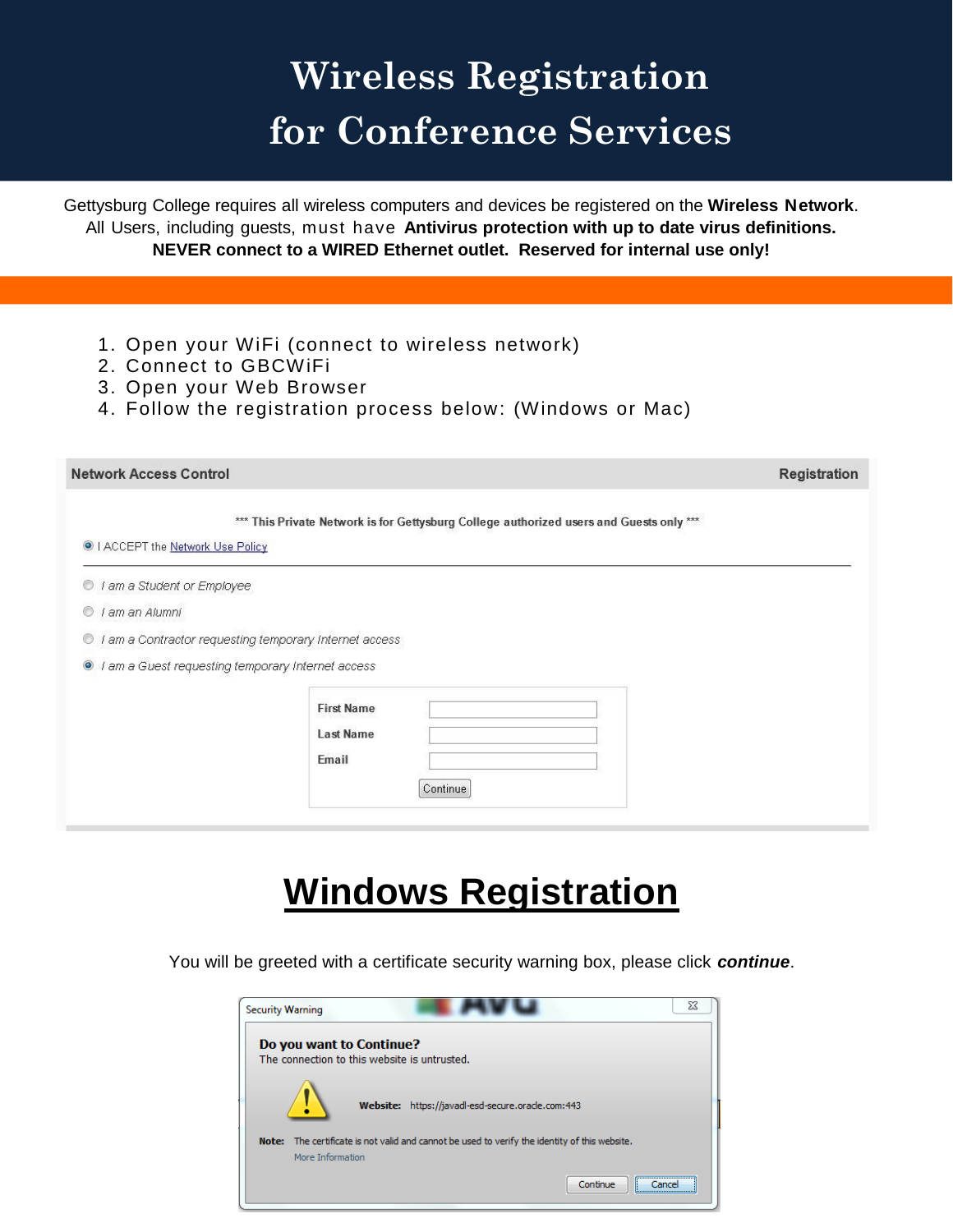You will be prompted to download the Bradford Dissolvable Agent onto your computer. Run the program. The prompts may appear differently depending on your browser version. This program will verify your computer has up to date Gettysburg College approved Antivirus protection.

| Do you want to run or save Bradford Dissolvable Agent.exe (1.07 MB) from campusmgr.cc.gettysburg.edu? |     |      |        |
|-------------------------------------------------------------------------------------------------------|-----|------|--------|
|                                                                                                       | Run | Save | Cancel |

Your computer may warn you that the program could be unsafe. Ignore these warnings and follow the prompts to run the program.

|  | Bradford Dissolvable Agent.exe is not commonly downloaded and could harm your computer. |        |                |                |  |
|--|-----------------------------------------------------------------------------------------|--------|----------------|----------------|--|
|  |                                                                                         | Delete | <b>Actions</b> | View downloads |  |
|  |                                                                                         |        |                |                |  |

Please note that some instances a "more info" hyperlink will also appear on the security warning bar. When this line appears, you will need to click on "more info" and then run anyway.

| This program might harm your computer                                                                                                                       |
|-------------------------------------------------------------------------------------------------------------------------------------------------------------|
| Publisher: Unknown<br>Name: Bradford Dissolvable Agent.exe                                                                                                  |
| SmartScreen Filter reported that this program is not commonly<br>downloaded and is not signed by its author.                                                |
| If you received this program as an unexpected solicitation, link, or<br>attachment, it might be an attempt to fool you. We recommend that you<br>delete it. |
| Don't run this program<br>(recommended)                                                                                                                     |
|                                                                                                                                                             |

 If your antivirus is out of date or you do not have one installed, you will be redirected to a page to download an Antivirus Application. Make sure that you update the virus definitions for the Anti-Virus program after installation.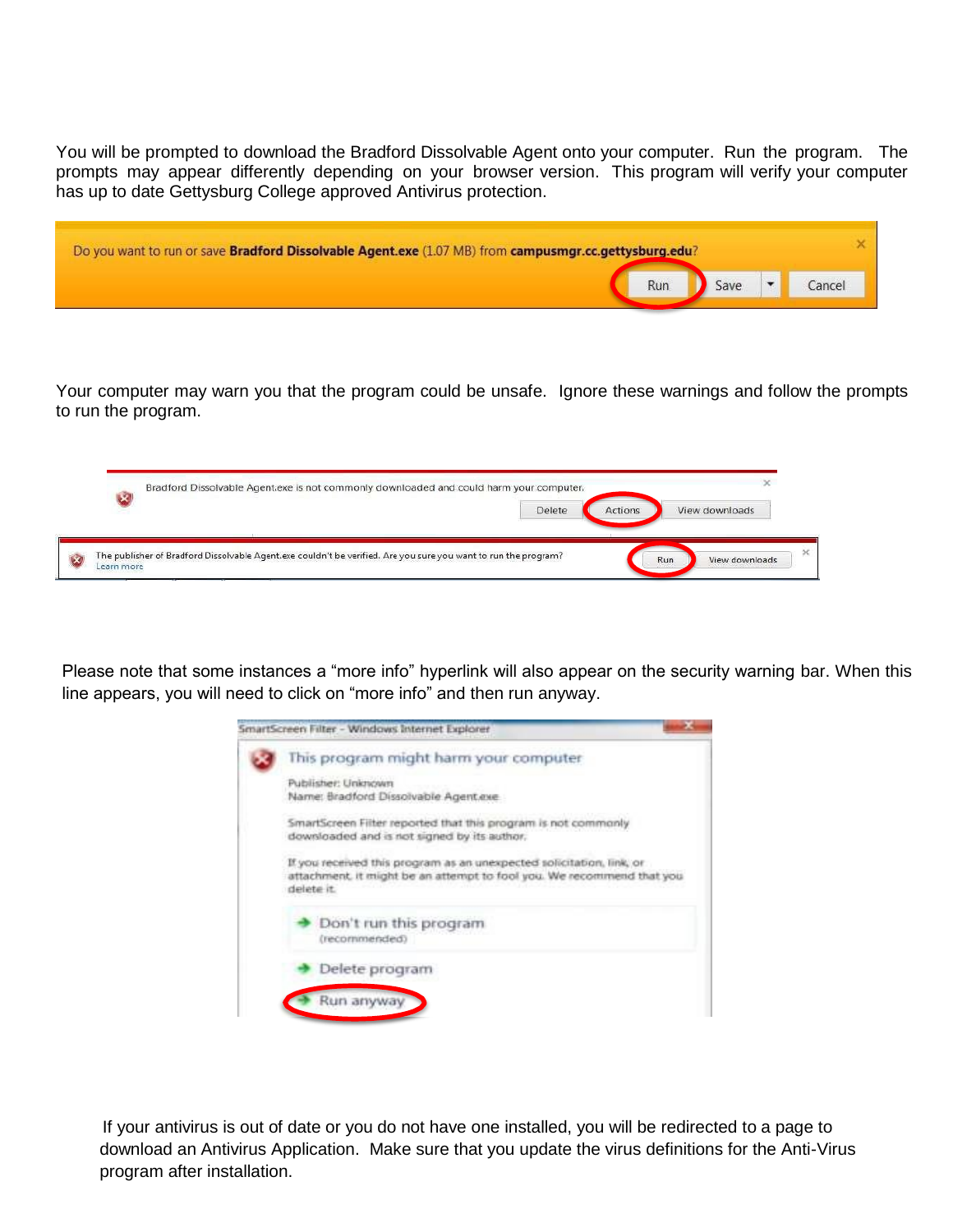When your system meets the requirements, you will be redirected to the success page. Your computer will be configured to use the wireless network. Wait until it is finished.



After the connection is established, close and reopen your browser. You should now be able to surf the internet on gbcwifi. If not, wait 30 seconds and restart your browser again. For help or questions, contact Conference Services.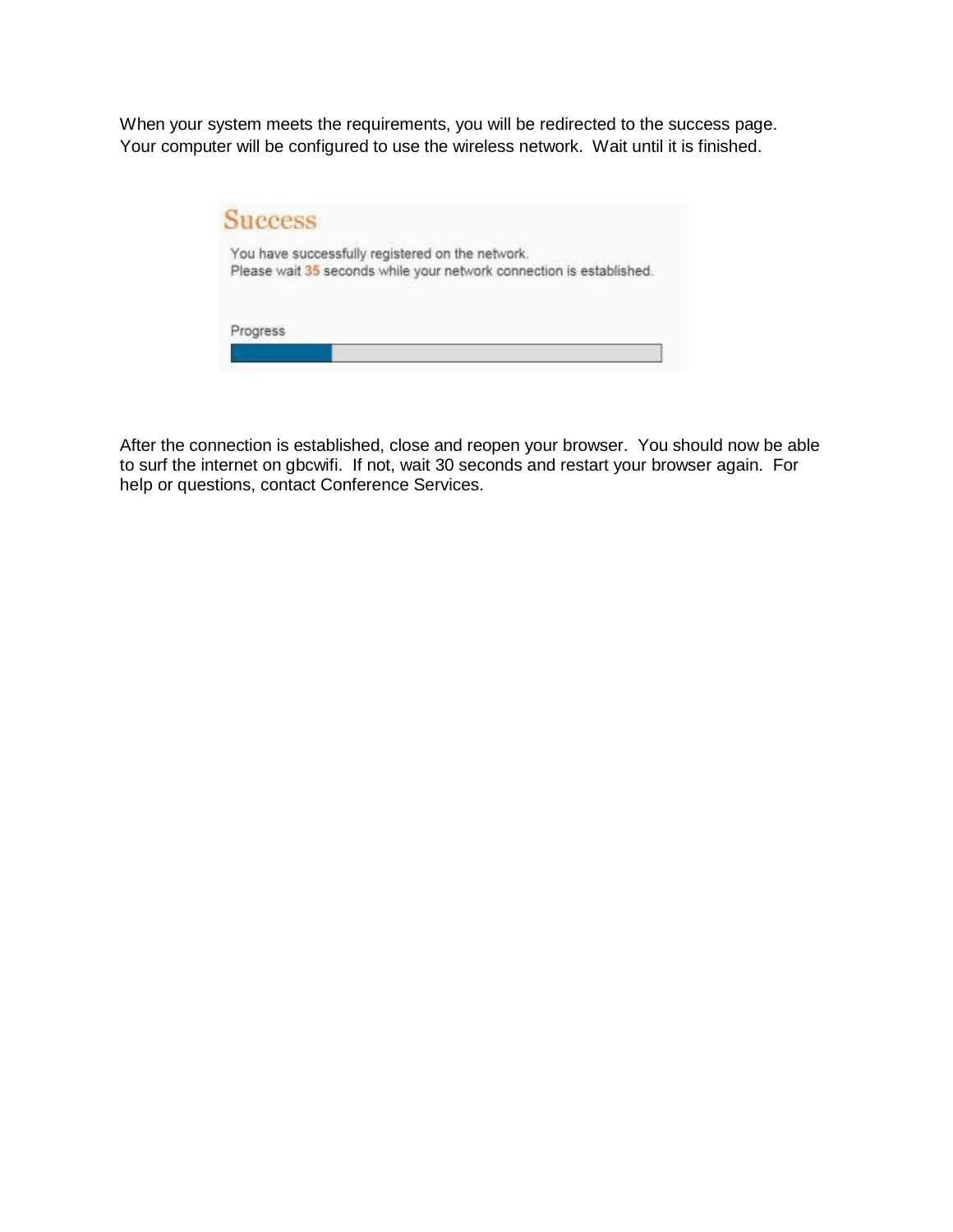## **Mac Registration**

You will be greeted with a security certificate, please click on continue.

| anyway?                 | Safari can't verify the identity of the website "www.youtube.com".<br>The certificate for this website is invalid. You might be connecting to a<br>website that is pretending to be "www.youtube.com", which could put your<br>confidential information at risk. Would you like to connect to the website |
|-------------------------|-----------------------------------------------------------------------------------------------------------------------------------------------------------------------------------------------------------------------------------------------------------------------------------------------------------|
| <b>Show Certificate</b> | Continue<br>Cancel                                                                                                                                                                                                                                                                                        |

After logging in to your selected account option, you will be prompted to download the Bradford dissolvable Agent utility. Save the compressed .zip file onto your computer.

| Opening Bradford Dissolvable Agent.zip   |
|------------------------------------------|
| You have chosen to open                  |
| <b>Bradford Dissolvable Agent.zip</b>    |
| which is a: ZIP archive (3.7 MB)         |
| from: http://campusmgr.cc.gettysburg.edu |
| Would you like to save this file?        |
| Cancel<br><b>Save File</b>               |
|                                          |

Open the file to extract the Bradford Dissolvable Agent application, and then run the application.

| <b>Downloads</b>                |               |         |      |
|---------------------------------|---------------|---------|------|
| 88<br>言<br>噩<br>  黒  <br>$\Box$ | u             |         |      |
| Name                            | Date Modified | Size    | Kind |
| Bradford_Dissolvable_Agent      | Today 1:13 PM | 15.5 MB | Appl |
| Bradford Dissolvable Agent.zip  | Today 1:13 PM | 3.9 MB  | ZIPa |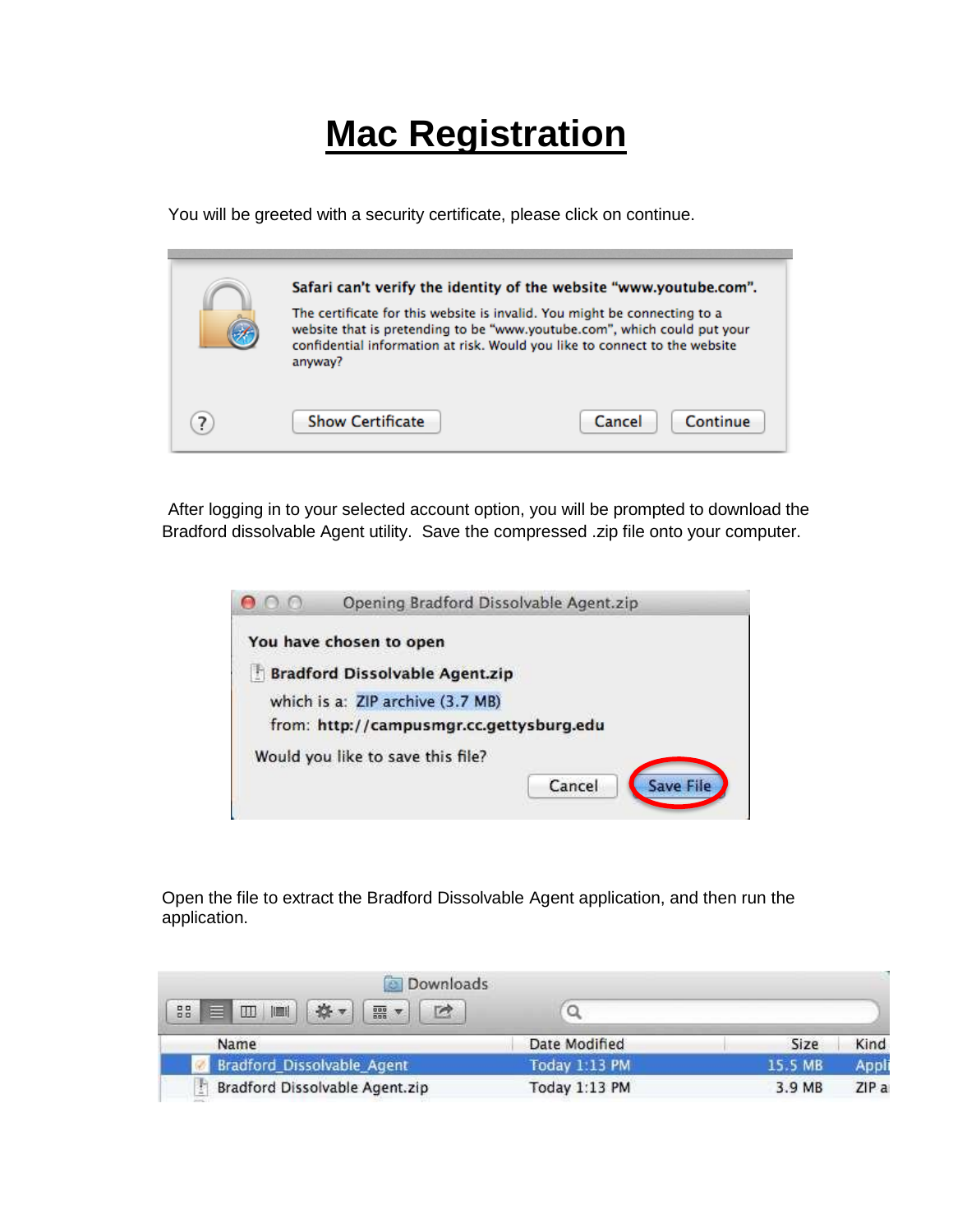If you receive a security message when you try to run the Bradford Dissolvable Agent,



Follow these steps:

- From the Desktop, click on the Apple Icon top left of your mac screen
- Select System Preferences
- Select the Security and Privacy icon.